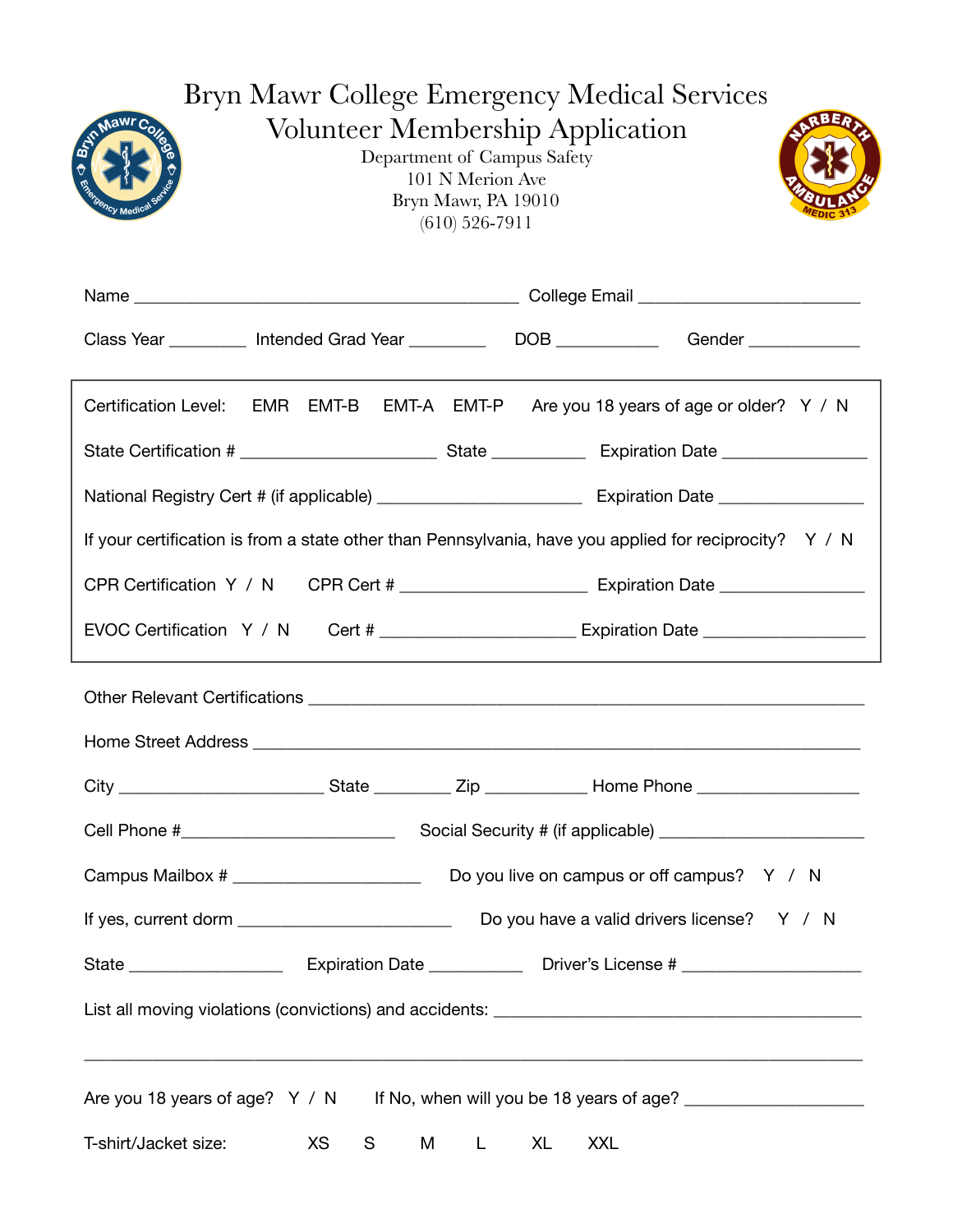| Prior EMS Experience/Training:                                                                                                                                                                           |  |
|----------------------------------------------------------------------------------------------------------------------------------------------------------------------------------------------------------|--|
| <b>EMS Organization:</b>                                                                                                                                                                                 |  |
| <b>EMS Organization:</b>                                                                                                                                                                                 |  |
|                                                                                                                                                                                                          |  |
| Prior Patient Contact/Care/Observation Experience:                                                                                                                                                       |  |
|                                                                                                                                                                                                          |  |
|                                                                                                                                                                                                          |  |
| Other Relevant Job Experience:                                                                                                                                                                           |  |
|                                                                                                                                                                                                          |  |
| Have you ever been convicted, plead guilty, or no contest to a felony, misdemeanor, or a crime<br>involving moral turpitude or had your license revoked or suspended for any reason? Y / N If yes,       |  |
|                                                                                                                                                                                                          |  |
| A conviction will not necessarily disqualify you from membership                                                                                                                                         |  |
| Have you ever been found accountable for a social or academic Honor Code infraction by the Honor<br>Board or by a professor at either campus? Y / N If yes, please explain: ____________________________ |  |
| An infraction will not necessarily disqualify you from membership                                                                                                                                        |  |
| Have you ever been:                                                                                                                                                                                      |  |

| Disciplined or fired for violation of safety rules?                | Y / N |       |
|--------------------------------------------------------------------|-------|-------|
| Disciplined or fired for assault or fighting?                      |       | Y / N |
| Disciplined or fired for harassment?                               |       | Y / N |
| Disciplined or fired for patient abuse?                            |       | Y / N |
| Disciplined or fired for alcohol or drug related activity at work? |       | Y / N |
| Disciplined or fired for breaking confidentiality?                 |       | Y / N |
|                                                                    |       |       |

\_\_\_\_\_\_\_\_\_\_\_\_\_\_\_\_\_\_\_\_\_\_\_\_\_\_\_\_\_\_\_\_\_\_\_\_\_\_\_\_\_\_\_\_\_\_\_\_\_\_\_\_\_\_\_\_\_\_\_\_\_\_\_\_\_\_\_\_\_\_\_\_\_\_\_\_\_\_\_\_\_\_\_\_\_\_\_\_\_\_\_

If you answered yes to any questions above, please explain: \_\_\_\_\_\_\_\_\_\_\_\_\_\_\_\_\_\_\_\_\_\_\_\_\_\_\_\_\_\_\_\_\_\_\_\_\_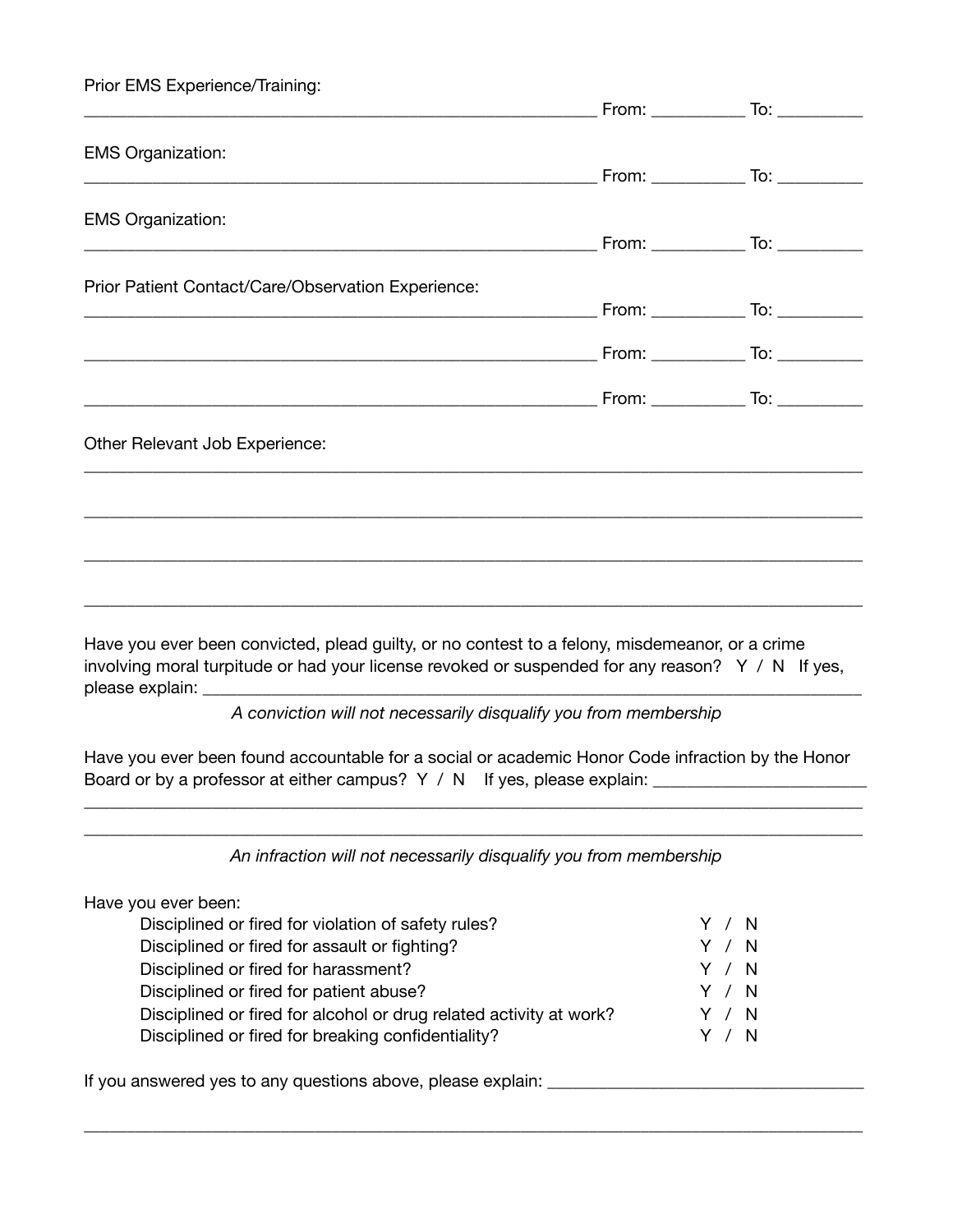## **References**

List three references. Please include **one** reference from an adult, non-relative speaking to your professional and academic abilities and **one** character reference from a friend, classmate, or colleague.

| Name: | Relationship to you:                                                                      | Phone or email: |  |
|-------|-------------------------------------------------------------------------------------------|-----------------|--|
| Name: | Relationship to you:                                                                      | Phone or email: |  |
|       | List the name and email for your academic Dean. The Dean will be contacted to confirm the |                 |  |

\_\_\_\_\_\_\_\_\_\_\_\_\_\_\_\_\_\_\_\_\_\_\_\_\_\_\_\_\_\_\_\_\_\_\_\_\_\_\_\_\_\_\_\_\_\_\_\_\_\_\_\_\_\_\_\_\_\_\_\_\_\_\_\_\_\_\_\_\_\_\_\_\_\_\_\_\_\_\_\_\_\_\_\_\_\_\_\_\_\_\_

applicant's status as a student in good standing with the College.

Dean's Name: Booking and Booking and Booking and Booking and Booking and Email:

**Authorization:** I authorize the BMCEMS Program and Narberth Ambulance (or VMSC) to obtain information about me from my previous employers and schools. I authorize my previous employers and schools to disclose to BMCEMS and VMSC such information about me as BMCEMS and VMSC may request.

**Accuracy:** I verify that the statements I have made in this application are true and complete. I understand that if I become a volunteer member, any false or incomplete statements in this application will be grounds for immediate discharge.

**At-Will-Employment:** I acknowledge that if hired, I will be an at-will employee and that I will be subject to discipline or discharge without notice or cause, at the discretion of the employer.

I certify that I am not now, nor have I ever been excluded from any state or federal health care program. I further understand that if it is determined that I was so excluded, my membership or employment may be terminated.

I understand that part of this application process may involve one or more of the following: a complete physical examination, criminal background investigation, investigation of driving record and license status, a drug or substance abuse test conducted by an authorized laboratory or medical facility, and verification of any information contained in this application.

\_\_\_\_\_\_\_\_\_\_\_\_\_\_\_\_\_\_\_\_\_\_\_\_\_\_\_\_\_\_\_\_\_\_\_\_\_\_\_\_\_\_\_\_\_\_\_\_\_\_\_\_\_\_\_\_\_\_\_\_\_\_\_\_\_\_\_\_\_\_\_\_\_\_\_\_\_\_\_\_\_\_\_\_\_\_\_\_\_\_\_

Signature of Applicant Signature of Applicant Date

Within a week of receiving the completed application, a BMCEMS Officer will be in contact to schedule a formal interview.

Thank you for completing the application!